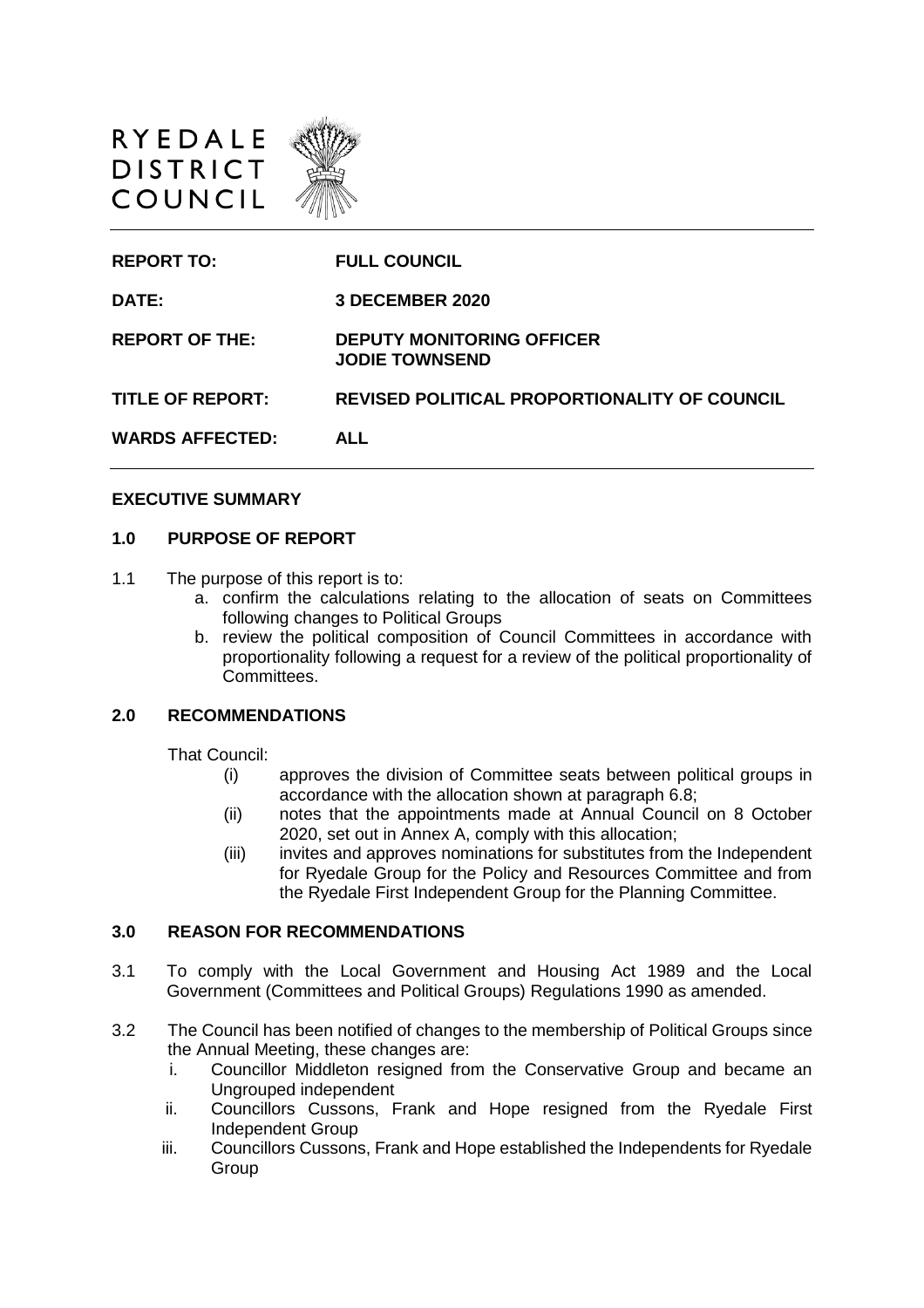3.3 A request for a review of the political proportionality of the council was subsequently received from Councillor Frank.

#### **4.0 SIGNIFICANT RISKS**

4.1 There are no significant risks related to the recommendations in this report, which seek to ensure compliance with legal requirements.

### **5.0 POLICY CONTEXT AND CONSULTATION**

#### **A. Committees for 2020/21**

5.1 In accordance with the Council's Constitution, the Council agreed the membership of its Committees at the Annual Meeting of Full Council held on 8 October 2020. In doing so it agreed the allocation of seats on Committees between Political Groups.

#### **B. The Allocation of Seats on Committees between Political Groups and the Appointment of Members to Committees**

- 5.2 Ryedale District Council is to be treated as being divided into different political groups for the purposes of the Local Government and Housing Act 1989, because at least one political group has been constituted in the prescribed way.
- 5.3 The Local Government & Housing Act 1989 and associated regulations, requires the distribution of seats on Committees and Sub-Committees to be on the basis of political proportionality so far as it is "reasonably practicable" between the political groups of the Council unless every Member of the Council agrees that some other basis of allocation should be used.
- 5.4 The distribution of Committee places between the groups needs to have regard to these rules.
- 5.5 A political group is any group of two or more Councillors who notify the Chief Executive that it wishes to be considered as a political group. In law it is a "group" only for the purposes of allocating places on Committees. It is a matter for individual groups to decide whether to get together for political purposes such as a coalition.
- 5.6 In making appointments to Committees the Council must be guided by the following principles:-
	- (a) Not all seats on the Committees can be allocated to one political party;
	- (b) The majority of seats should be awarded to a group having a majority on the Council;
	- (c) Subject to (a) and (b) the total number of places allocated on all Committees must be proportionate to the political strength on the Council as a whole;
	- (d) Subject to (c) the places on each Committee must be proportionate to political strength.
- 5.7 One effect of the rules is that there is no requirement for all political groups to be represented on all Committees unless the figures justify such representation. If the Committee size means a smaller group does not get a place, then that is not unlawful. It is a matter for the Council to decide on the size of Committees and the distribution of places between the groups, and for the political groups to determine their individual membership.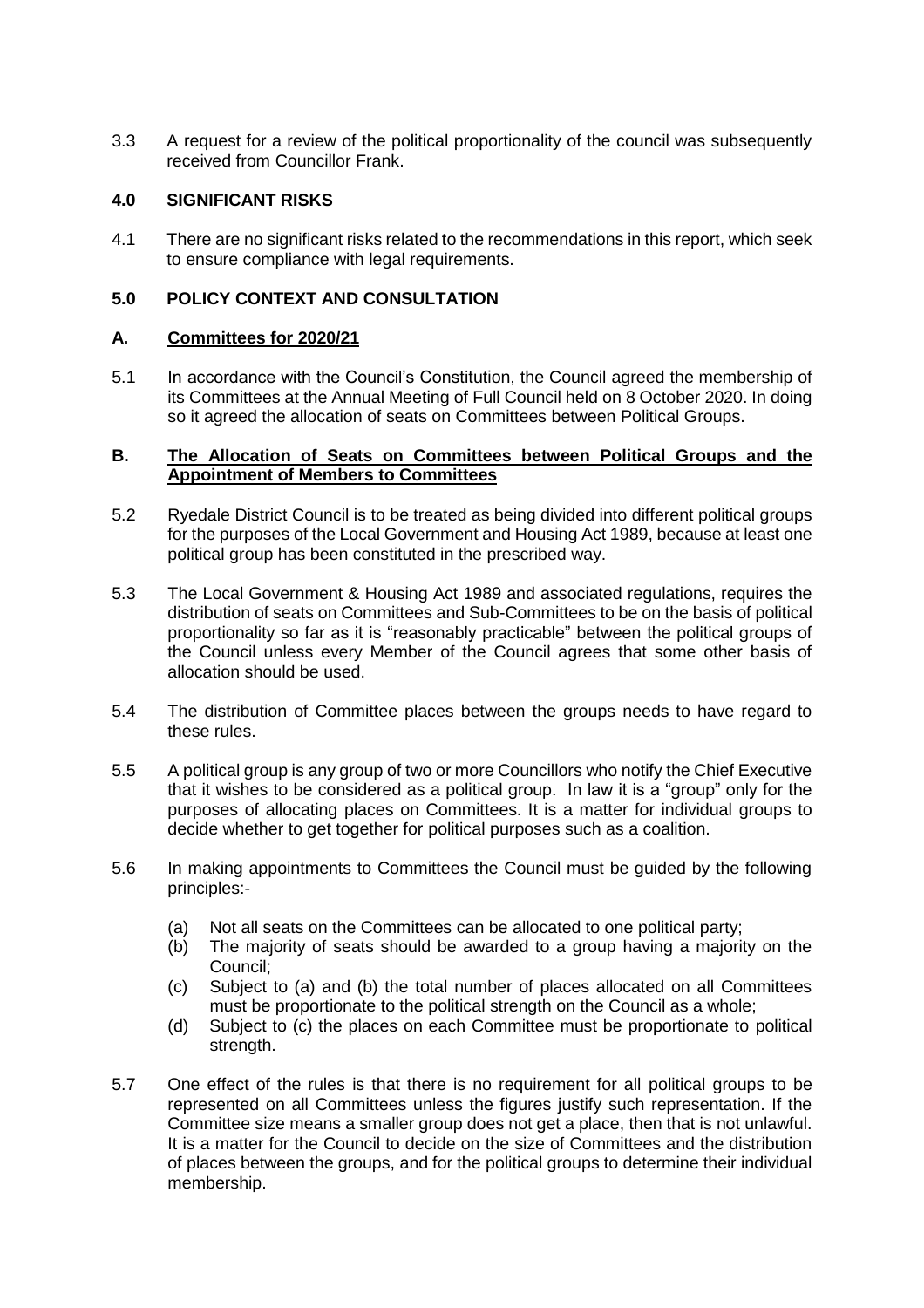5.8 The Council, at its Annual General Meeting, agreed to apply political proportionality rules to the following Committees of the Council:-

|                  | <b>COMMITTEE</b>                |  |  |  |  |  |
|------------------|---------------------------------|--|--|--|--|--|
| $\overline{1}$ . | Policy & Resources Committee    |  |  |  |  |  |
| 2.               | Overview & Scrutiny Committee * |  |  |  |  |  |
| 3.               | Planning Committee              |  |  |  |  |  |

\* The Overview and Scrutiny Committee also acts as the District Council's Audit Committee and Corporate Governance Standards Committee.

- 5.9 The legal obligation to ensure that there is proportionality in the political composition of Committees extends only to proportionate representation of members of political groups and does not require ungrouped single members to be proportionally represented.
- 5.10 The Head of Corporate Governance and Acting Monitoring Officer discussed political proportionality and Committee membership with all political Group Leaders in advance of the Annual Council meeting to clarify the position of the political groups on those issues as far as is reasonably practicable.
- 5.11 In terms of appointments of Members to Committees, Council is requested to note the following constitutional provisions:
	- 1. Each Councillor may only sit on one Committee ;
	- 2. Each political group may have substitutes to cover the absence of members of the group on the Policy and Resources Committee and the Planning Committee. Most political groups are entitled to two named substitutes.
	- 3. There are no substitutes on the Overview and Scrutiny and the Licensing Committee.
	- 4. In relation to choosing substitutes on the Policy and Resources Committee and the Planning Committee, one named substitute for each political group can be drawn from the Overview and Scrutiny Committee but the substitute cannot scrutinise a decision they were part of say on the Policy and Resources Committee.
- 5.12 The changes to Political Groups has resulted in a change to the Political Balance of the council, resulting in the strength of the political groups on the Council of 30 Members being as follows:-

| Conservative                    | 11 | (36.67%) |
|---------------------------------|----|----------|
| Liberal                         | 5  | (16.67%) |
| Independent                     | 5  | (16.67%) |
| Ryedale First Independent (RFI) | 3  | (10%)    |
| Independent for Ryedale         | 3  | (10%)    |
| <b>Liberal Democrat</b>         | 2  | (6.67%)  |
| Independent (Ungrouped)         |    | (3.33%)  |

5.13 The impact of the changes to Political Groups on Committee seat allocation based on the numerical entitlement calculation agreed at Annual Council is as follows: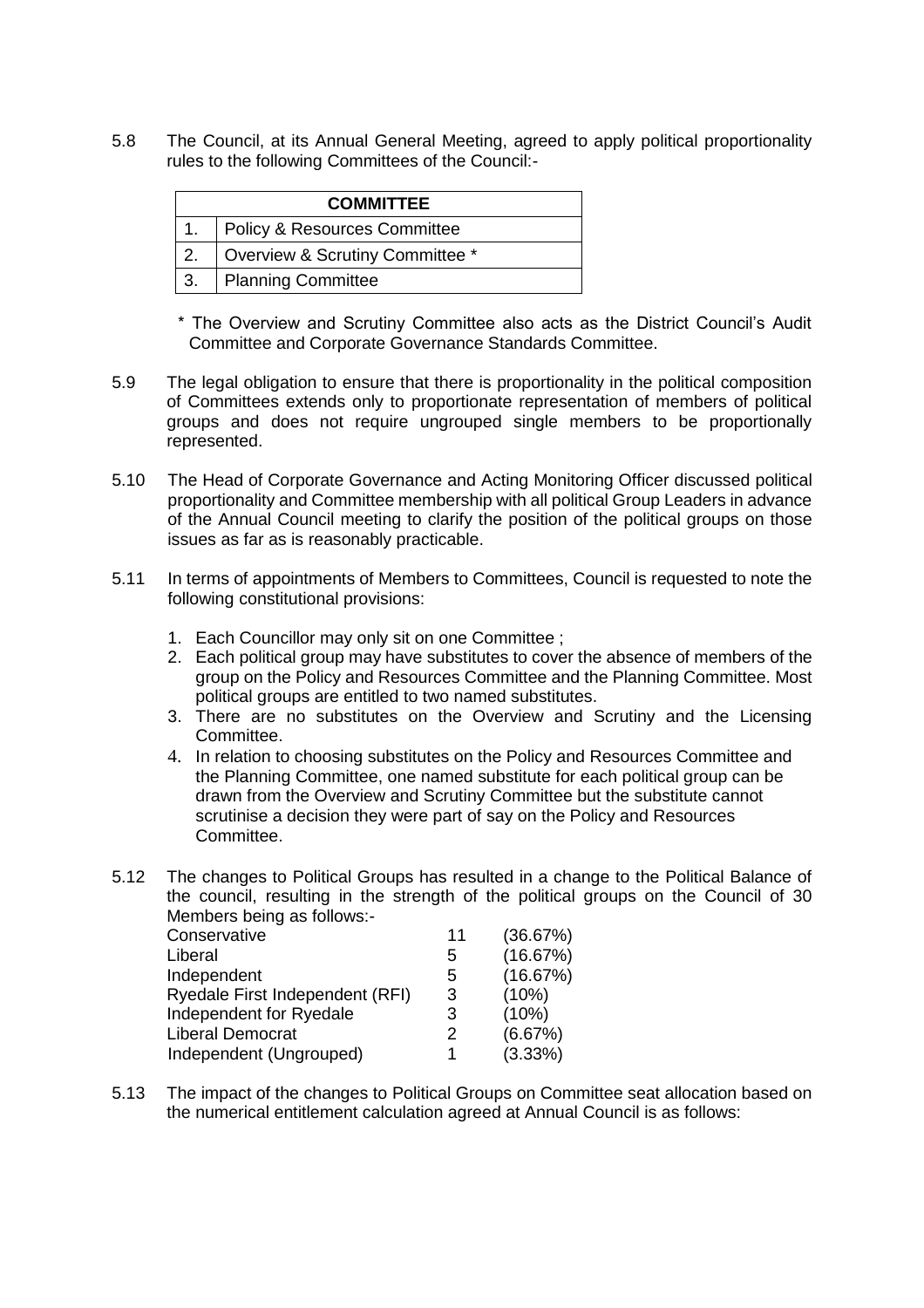|            | Conservative | Liberal | Independent | Ryedale<br>First | Independent<br>for Ryedale | Liberal<br>Democrat | Unarouped |
|------------|--------------|---------|-------------|------------------|----------------------------|---------------------|-----------|
|            |              |         |             | Independent      |                            |                     |           |
| Committees |              |         |             |                  |                            |                     |           |

5.14 The impact of the changes on subsequent Committee seat allocation is as follows:

| <b>Political Group</b>                    | Policy & Resources<br>Committee | <b>Overview &amp; Scrutiny</b><br>Committee | <b>Planning Committee</b> | Total:<br>(30)<br>seats) |
|-------------------------------------------|---------------------------------|---------------------------------------------|---------------------------|--------------------------|
| Conservative                              | 4                               | $3(-1)$                                     | 4                         | 11                       |
| Liberal                                   | 2                               | 2                                           |                           | 5                        |
| Independent                               | 2                               |                                             | $\overline{2}$            | 5                        |
| <b>Ryedale First</b><br>Independent (RFI) | $1(-1)$                         | $1(-1)$                                     | $1(-1)$                   | 3                        |
| Independent for Ryedale                   | $1 (+1)$                        | $1 (+1)$                                    | $1 (+1)$                  | 3                        |
| <b>Liberal Democrat</b>                   | 0                               |                                             |                           | 2                        |
| Ungrouped                                 | 0                               | $1 (+1)$                                    | $\Omega$                  | 4                        |

- 5.15 The current appointed membership to committees, agreed at Annual Council on 8 October 2020, still complies with the revised allocation of seats following changes to the Political Groups. A copy of this membership is attached as Annex A of the report.
- 5.16 Where there have been changes to Political Groups, they are invited to put forward nominations for substitutes for approval where required, namely from the Independent for Ryedale Group for the Policy and Resources Committee and from the Ryedale First Independent Group for the Planning Committee.

### **6.0 IMPLICATIONS**

- 6.1 The following implications have been identified:
	- a) Financial None.
	- b) Legal This report ensures compliance with the Local Government & Housing Act 1989 and associated regulations.
	- c) Other (Equalities, Staffing, Planning, Health & Safety, Environmental and Climate Change, Crime & Disorder) None.

#### **Jodie Townsend Deputy Monitoring Officer**

**Author:** Jodie Townsend, Deputy Monitoring Officer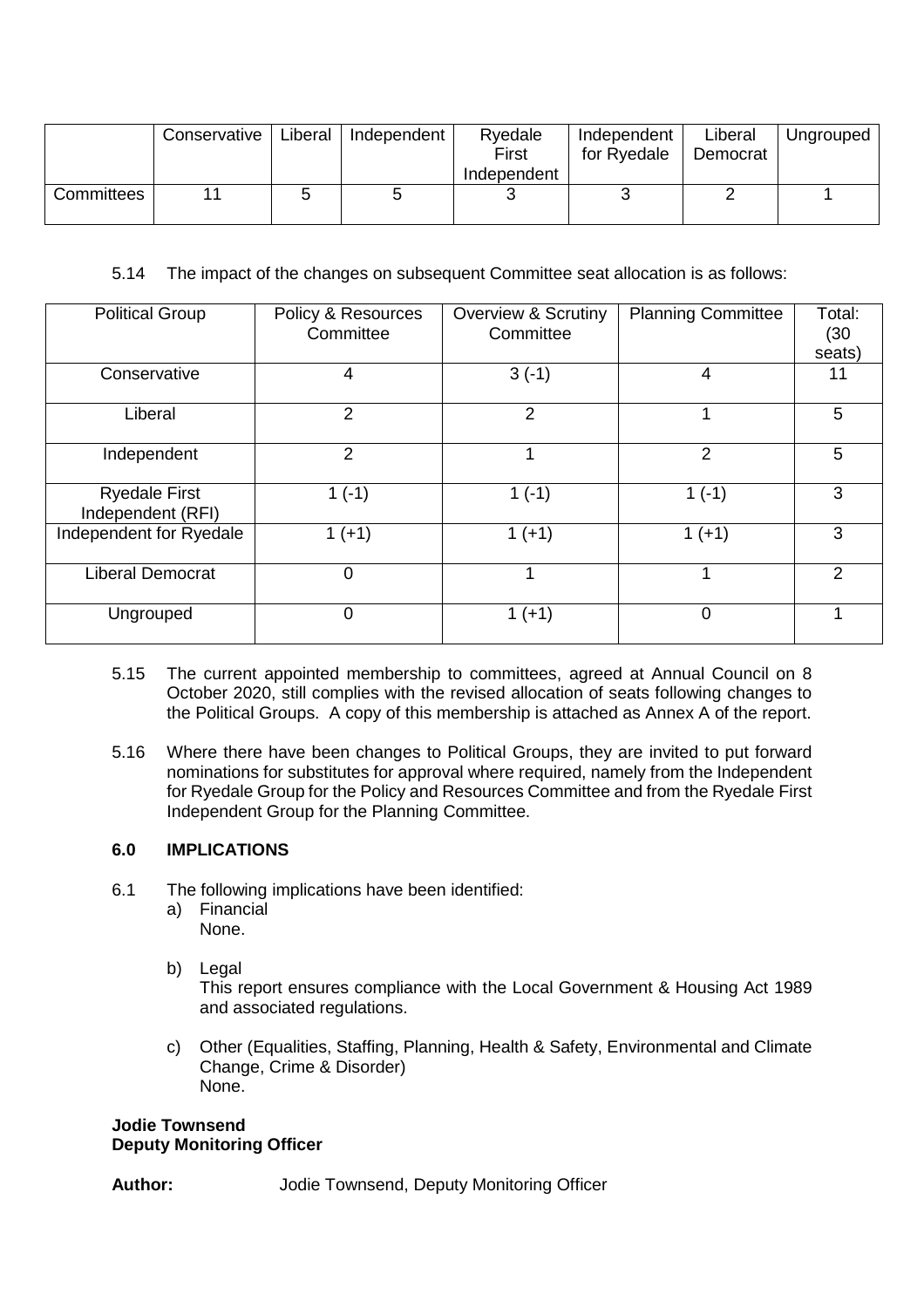Telephone No:<br>E-Mail Address: 01653 600666<br>[jodie.townsend@ryedale.gov.uk](mailto:jodie.townsend@ryedale.gov.uk)

**Background Papers:** None.

**Background Papers are available for inspection at:**

Not applicable.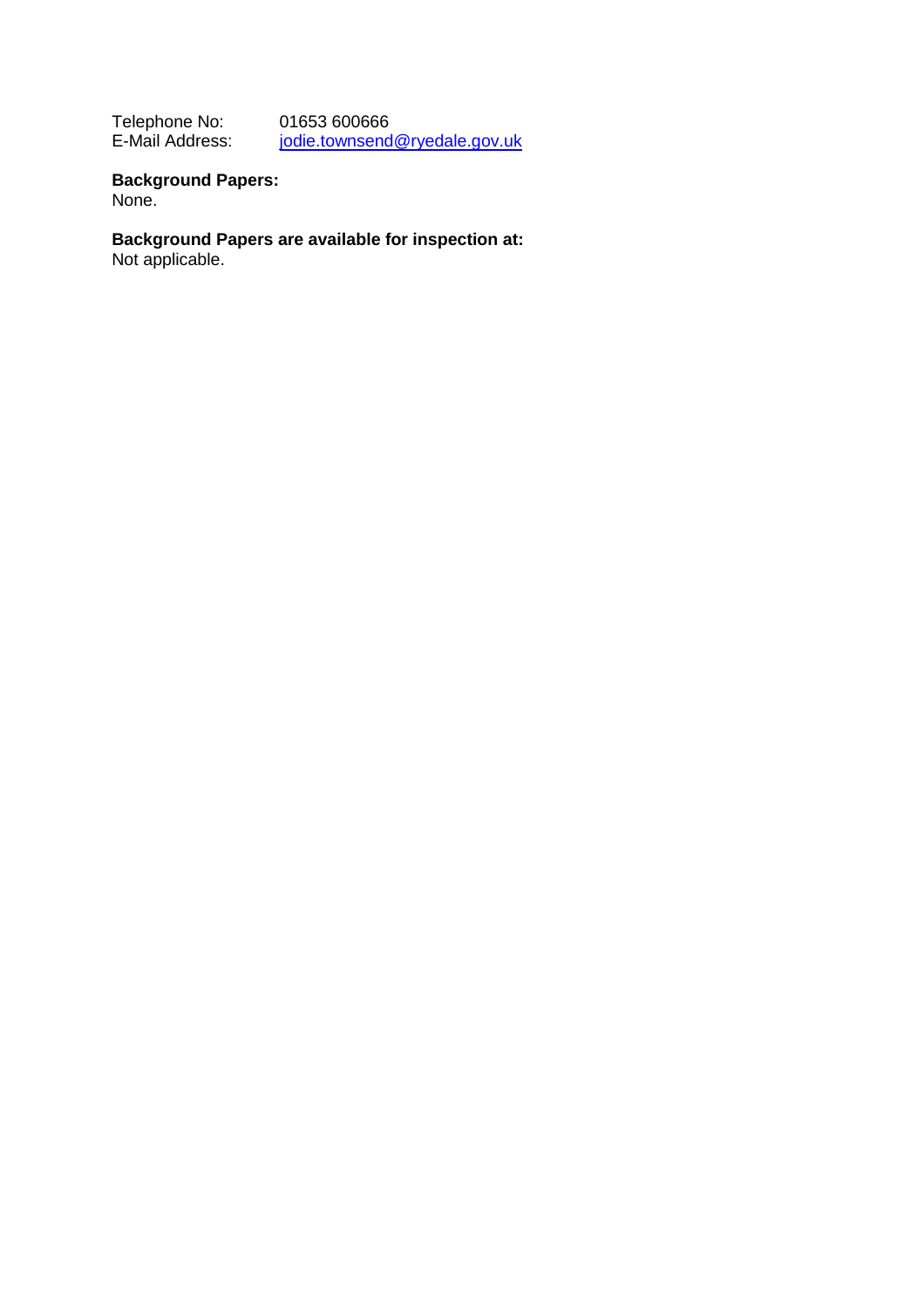## **ANNEX A**

J MacKenzie J Raper

### **RYEDALE DISTRICT COUNCIL**

## **APPOINTMENT OF MEMBERS TO COMMITTEES**

### **POLICY & RESOURCES COMMITTEE**

| <b>Conservative</b>                                         | <b>Ryedale First</b><br>Independent | Independent<br>for Ryedale | Liberal                          | Liberal<br><b>Democrat</b> | Independent                       | <b>Ungrouped</b>   |
|-------------------------------------------------------------|-------------------------------------|----------------------------|----------------------------------|----------------------------|-----------------------------------|--------------------|
| $K$ C Duncan $(C)$<br>C W Delaney<br>C Docwra<br>S M Graham | S Arnold (VC)                       | J Frank                    | J S Clark<br>J Andrews           |                            | L M Burr<br>A R Riby              |                    |
| <b>Substitutes</b><br>N Garbutt Moore                       | <b>Substitutes</b><br>J A Windress  | <b>Substitutes</b>         | <b>Substitutes</b><br>M J Potter | <b>Substitutes</b>         | <b>Substitutes</b><br>P J Andrews | <b>Substitutes</b> |

### **OVERVIEW & SCRUTINY COMMITTEE<sup>1</sup>**

| <b>Conservative</b> | Ryedale First Independent Liberal<br>Independent | for Ryedale |                                   | Liberal<br><b>Democrat</b> | Independent Ungrouped |                     |
|---------------------|--------------------------------------------------|-------------|-----------------------------------|----------------------------|-----------------------|---------------------|
| WRFHOxley           | J R Raper (C)                                    |             | D E Cussons C Brackstone D E Keal |                            | A E Raine             | T Middleton<br>(VC) |
| N Garbutt Moore     |                                                  |             | C M Wass                          |                            |                       |                     |

R King

 1 In accordance with the Council's Constitution, where a Member of Overview and Scrutiny Committee has acted as a named substitute at any Policy Committee they may not subsequently scrutinise any decision in which they have been involved.